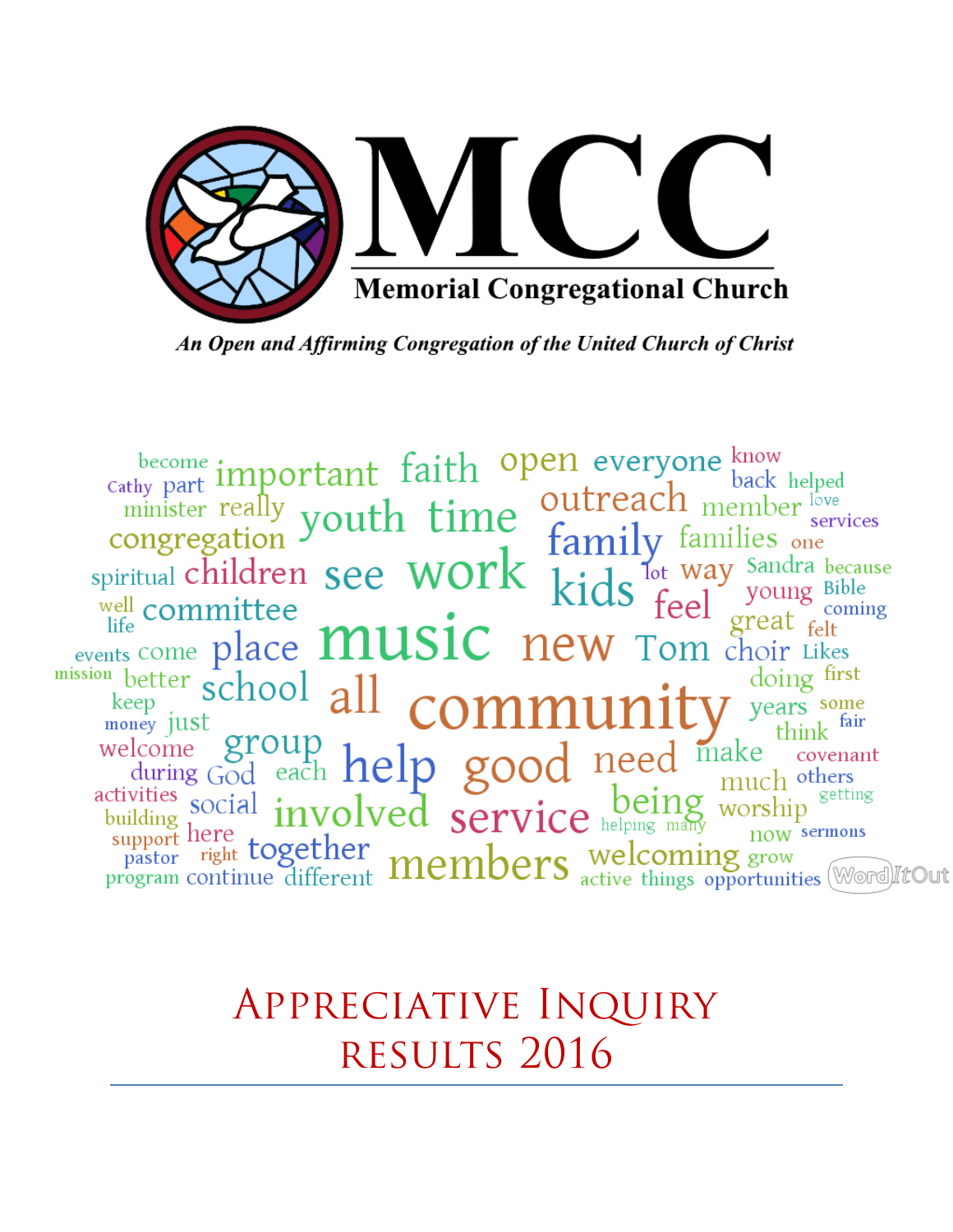#### *"In everything give thanks; for this is God's will for you in Christ Jesus." 1 Thessalonians 5:18*

In the summer of 2015, members and friends of MCC began exploring their understanding of the church's identity and vision through a technique called Appreciative Inquiry. Appreciative Inquiry begins as the search for what works and has been good and life-giving in a congregation. The responses that are collected then allow the congregation's vision for the future to be grounded in its own positive experience and history. This creates goals that are more likely to be able to be successfully achieved.

We started by having a team interview church members and friends. The team's hope was to reach as many individuals as possible who wanted to share positive experiences of MCC. Over 92 interviews were done representing close to half of the congregation and is considered a very good number of responses.

Each interview consisted of questions about which ministries and experiences make MCC special, unique, and have been most life affecting. Respondents were then asked about what they thought MCC should and could do in the future. The result was pages and pages of wonderful and moving responses full of emotion, thoughts, and ideas.

Fern Chertok, a research scientist at the Cohen Center for Modern Jewish Studies at Brandeis University, generously helped Gail Wright and Dan Pettingill develop a way to count the types of responses so that they could be analyzed. On Sunday, March 6 Gail and Bobbi Fisher presented the results of this analysis at a celebration lunch. The following pages summarize those results while keeping them anonymous.

The presentation of these results is just the beginning. Over the next year there will be many opportunities for groups in the church to use them: The Church Council will use these results to plan a path forward; Gail Wright has offered to meet with committees to share more details; and

anyone who is impassioned may take ideas presented here and make them a reality.

Thank you for your participation in this endeavor of love and appreciation for our church!



Length of membership or attendance (in years)

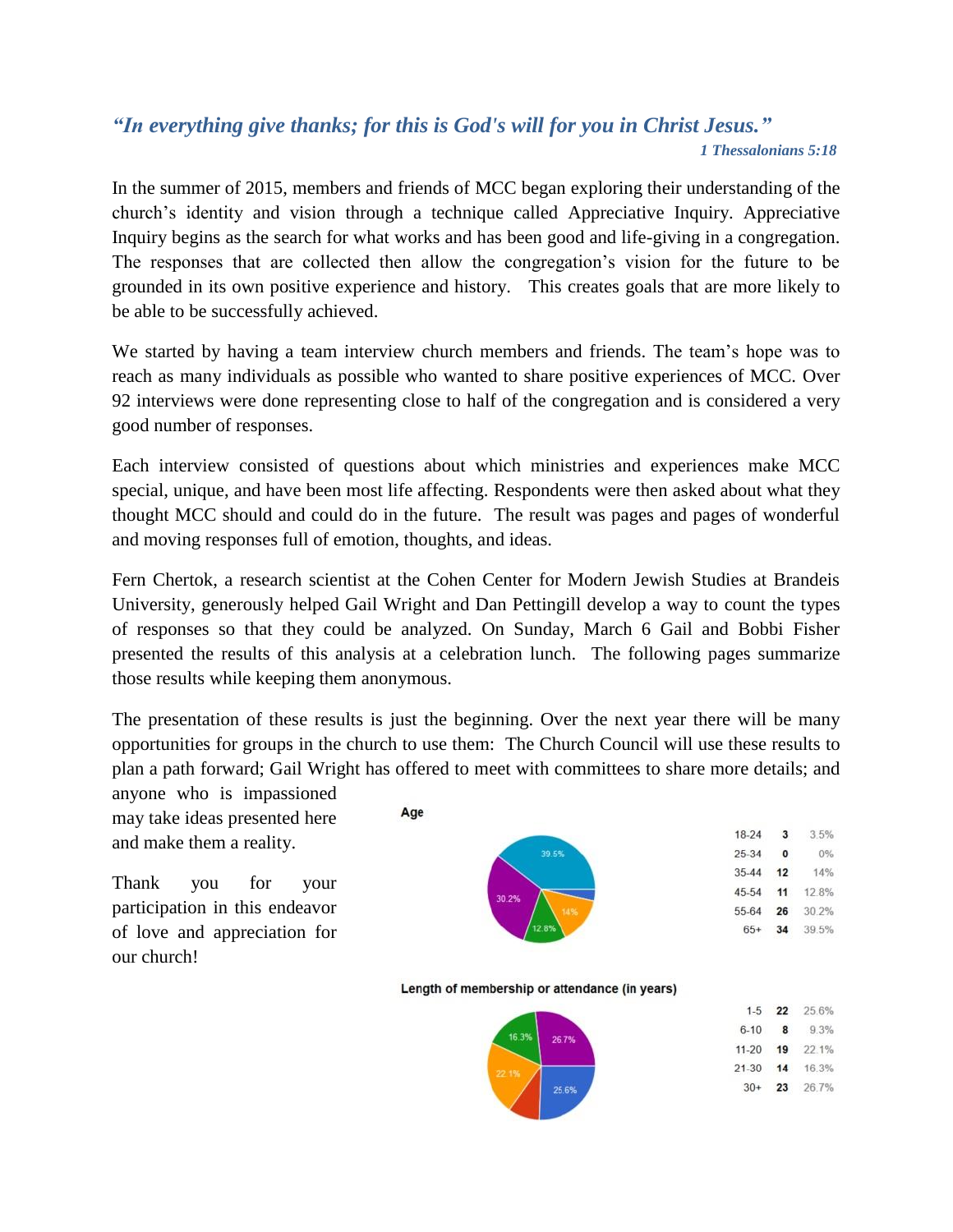# Feelings

| <b>Rank</b><br><b>Order</b> | These are the feelings that people said they have while at MCC. They are listed in the order<br>of how often they were mentioned.                   |
|-----------------------------|-----------------------------------------------------------------------------------------------------------------------------------------------------|
|                             | The top three feelings stand out as defining characteristics of MCC. Most of the people who<br>responded said they had one of these three feelings. |
| $\mathbf{1}$                | Connected - to individuals and to the wider congregation                                                                                            |
| $\overline{2}$              | Welcomed                                                                                                                                            |
| $\overline{3}$              | Accepted and affirmed as I am - myself and/or my children                                                                                           |
| $\overline{4}$              | Strengthened and developed in faith                                                                                                                 |
| 5                           | Supported, cared for, helped                                                                                                                        |
| 6                           | Inspired/uplifted/joyful [often in the context of "worship" but very, very often mentioned in other<br>contexts]                                    |
| $\tau$                      | Appreciative of the flexible, non-hierarchical, casual environment                                                                                  |
| 8                           | Like I make a difference                                                                                                                            |
| 9                           | Encouraged and empowered to do good                                                                                                                 |
| 10                          | Recharged/enlivened/energized [often in the context of "worship" but very, very often mentioned<br>in other contexts]                               |
| 10                          | Changed for the better                                                                                                                              |
| 11                          | Guided in living                                                                                                                                    |
| 12                          | Safe                                                                                                                                                |
| 13                          | Invited                                                                                                                                             |
| 14                          | Peaceful/comforted                                                                                                                                  |
| 15                          | Hopeful                                                                                                                                             |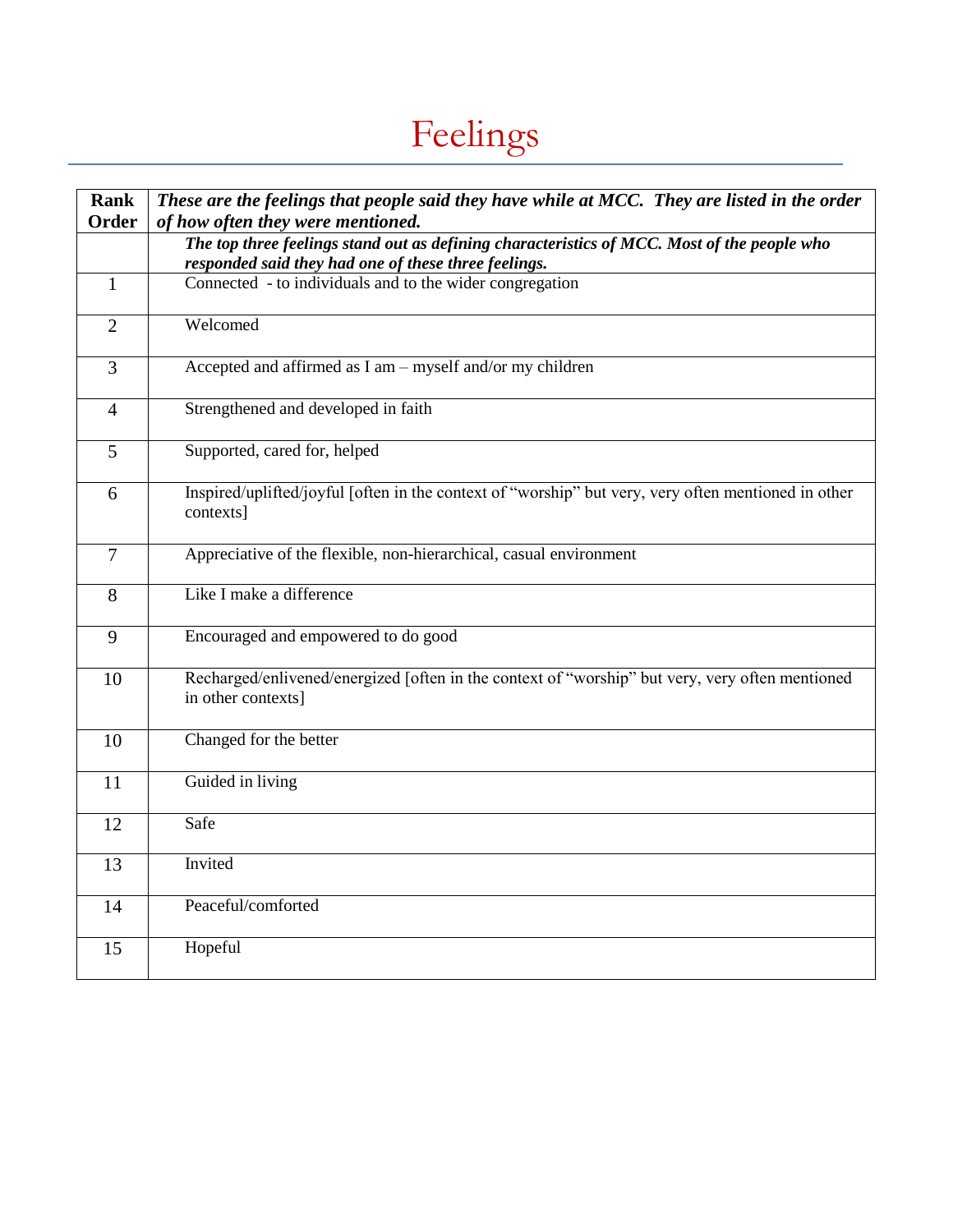# Ministries/Experiences

| <b>Rank</b><br>order | The Ministries and Experiences that Make MCC Special/Unique<br>and Have Most Affected People.<br>They are the source of the positive feelings.                                                                                                                                                                                                                                                                                                                          |
|----------------------|-------------------------------------------------------------------------------------------------------------------------------------------------------------------------------------------------------------------------------------------------------------------------------------------------------------------------------------------------------------------------------------------------------------------------------------------------------------------------|
|                      | These are the Ministries and Experiences that people named as most affecting them and<br>their family and that make MCC special or unique. These ministries and experiences are<br>the source of the positive feelings that people named. They are listed in order of how often<br>they were mentioned with the most frequently mentioned listed first and the least<br>frequently mentioned listed last.<br>Those with the same ranking number were tied in responses. |
|                      | The first 4 are very close in how often they were mentioned.                                                                                                                                                                                                                                                                                                                                                                                                            |
| $\mathbf{1}$         | Children and Family [including: education, VBS, youth groups, worship led by or focused<br>on children (children's times, pageants, plays) special events, intergenerational connections<br>and experiences, and staff]                                                                                                                                                                                                                                                 |
| $\overline{2}$       | Community connections [connections/interactions with individuals, connection with the<br>people of the congregation]                                                                                                                                                                                                                                                                                                                                                    |
| $\overline{2}$       | Involvement [doing things for the church including: leadership, committee work including<br>Search Committees, help with Fair and Rummage Sale, building and finance work, visiting,<br>in worship, fundraising, organizing/leading events, teaching, and working with youth]                                                                                                                                                                                           |
| 3                    | Music [in and out of worship including: adult choir, bells, hymn singing, Messiah Sing,<br>concerts, instrument playing, and staff]                                                                                                                                                                                                                                                                                                                                     |
| $\overline{4}$       | Worship [Sunday and other including: Christmas Eve, Baptisms, new member services,<br>Communion, weddings, funerals, The Well (in bold because it is mentioned so often), and<br>individual parts of the Sunday service: preaching, <b>Joys and Concerns</b> (in bold because it is<br>mentioned so often), welcoming litany                                                                                                                                            |
| 5                    | Pastor [Senior Pastor current and past] This category is separate because the Pastor is<br>involved with so many parts of the church including but not limited to worship. if someone<br>said "The Pastor's sermons get me thinking" worship and pastor got credit. If they said<br>"The Pastor helped when my mother died" pastor and care got credit.                                                                                                                 |
| 6                    | Experiencing beliefs. These are beliefs experienced not just in the context of worship<br>including: The Trinity, diverse images of God, God who is loving, accepting, and caring,<br>progressive theology, and God who is accepting of our wrestling with our faith.                                                                                                                                                                                                   |
| 7                    | Care and support from the congregation and the Pastors including: pastoral care, cards,<br>words, assistance with life things, food, etc.                                                                                                                                                                                                                                                                                                                               |
| $\overline{7}$       | Social and fellowship events and activities big and small including: Trivia Night, Chili fest,<br>Women's Fellowship, Women's Night Out, retreats, auctions.                                                                                                                                                                                                                                                                                                            |
| 8                    | Individual and Congregational times of difficulty, challenge, struggle, transition, or conflict<br>including: deaths and life issues such as health and job issues, staff transitions, ONA<br>discussions, and staff and congregation conflicts. There was a clear sense that MCC shines<br>and that faith and individual growth happen during these difficult times. Many positive<br>feelings were reported for these times.                                          |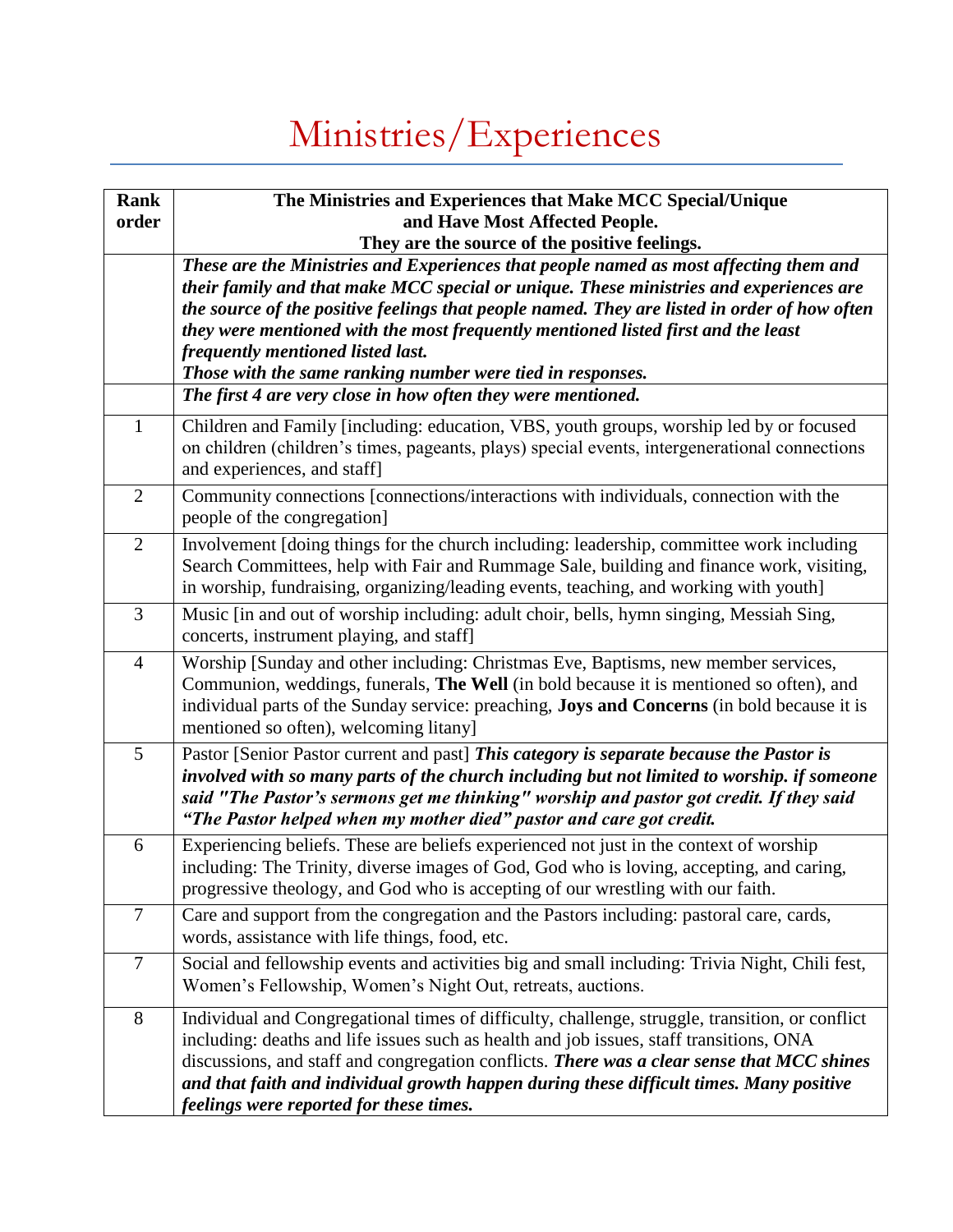| 9  | ONA – The whole experience of being Open and Affirming including simply having the<br>statement.                                                                                                                                                                                                    |
|----|-----------------------------------------------------------------------------------------------------------------------------------------------------------------------------------------------------------------------------------------------------------------------------------------------------|
| 9  | Service/outreach and Social Justice actions including: volunteer/service such as Rosie's<br>Place, Family Promise, Open Table, and food packaging; taking a stand on, learning about,<br>and doing something for issues; and raising money such as CROP Walk and giving to causes<br>in the Parlor. |
| 10 | Spiritual development and practice including: Bible Study, Labyrinth, and prayer groups.                                                                                                                                                                                                            |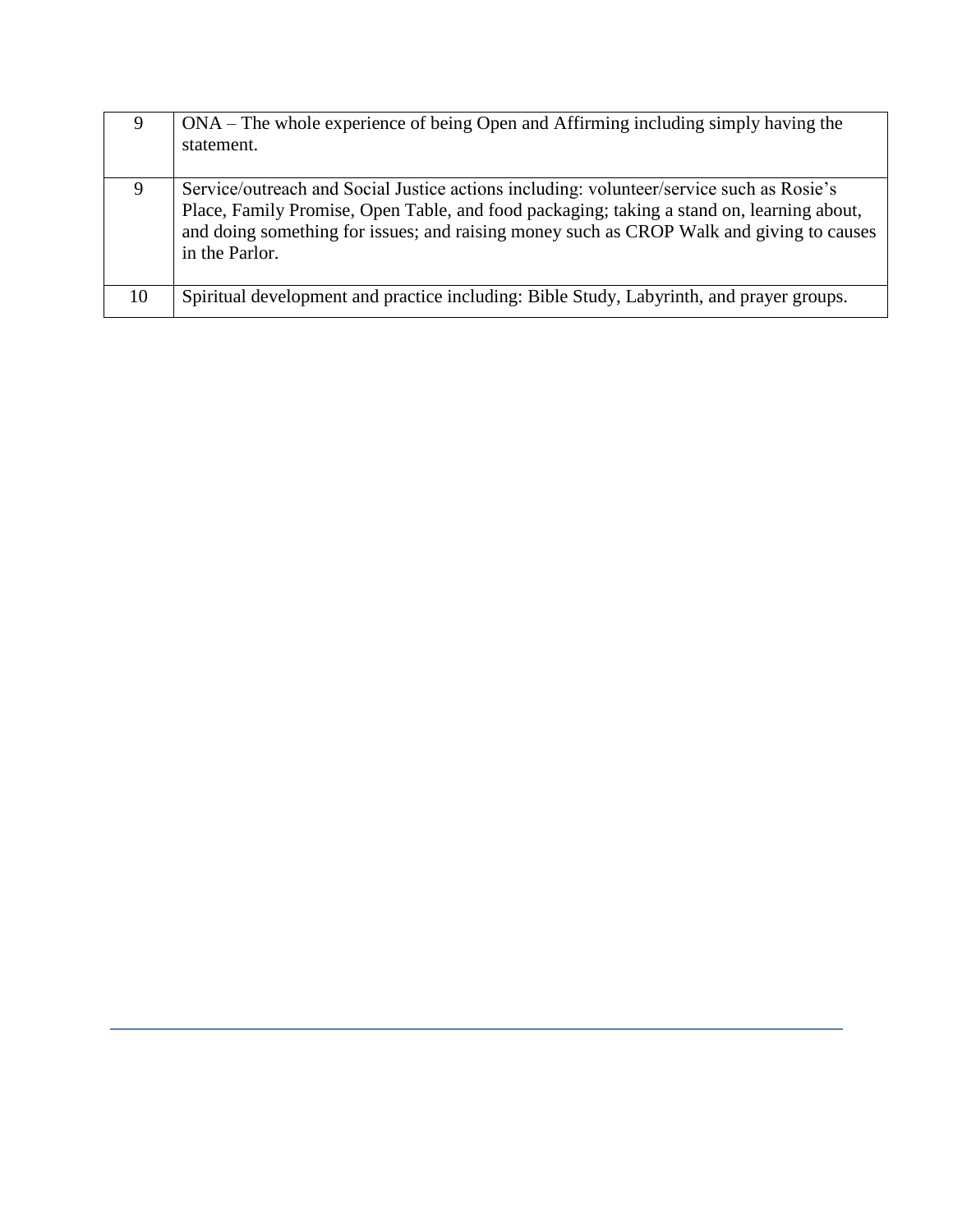### What are the most valuable ways that you have contributed to the church?

| Music activities                                   | Running Women's Night Out                                                                 | helping when asked                                                 |
|----------------------------------------------------|-------------------------------------------------------------------------------------------|--------------------------------------------------------------------|
| Helping with organization                          | Participating in the ways of<br>an introvert                                              | greeting.                                                          |
| Landscape design                                   | Trying to encourage people to<br>make music an important part<br>of their faith journeys. | Women's Fellowship.                                                |
| Deacons.                                           | <b>Church Council</b>                                                                     | Help with pledging                                                 |
| Stewardship                                        | Growth and Development<br>Committee                                                       | Bringing items for food pantry                                     |
| Search committee.                                  | Feeding people.                                                                           | Worshiping on Sundays                                              |
| teach Sunday School                                | recycling.                                                                                | Work on the sound system I<br>correct it                           |
| youth programs support.                            | Treasurer                                                                                 | encouraging people to talk<br>about God and their<br>spirituality. |
| Choir member.                                      | baking                                                                                    | Shop at the Rummage Sale                                           |
| Rosie's Place                                      | Crafting for the Fair,                                                                    | Sharing a new person's<br>perspective                              |
| helping the trustees.                              | <b>Budget and Finance work</b>                                                            | ushering                                                           |
| Financial work                                     | church videographer                                                                       | Clerk                                                              |
| Treasurer support                                  | Leadership                                                                                | Supporting the Wednesday<br>services                               |
| Coming up with good ideas                          | Take care of the Bylaws                                                                   | prison ministry                                                    |
| Play instruments                                   | Mission Trip to Biloxi                                                                    | Being supportive in positive<br>ways.                              |
| Chairing a committee                               | strawberry social                                                                         | Sharing the perspective of<br>having young children                |
| Creating and supporting music<br>programs          | Praying                                                                                   | Spiritual leadership                                               |
| Welcoming new people                               | Help with pastor transitions                                                              | helping groups synthesize info<br>and move toward a goal           |
| Giving money                                       | helping to offer people an<br>opportunity to give                                         | Being there for people who<br>need someone to talk to              |
| Inspired by MCC volunteering<br>outside the church | Visiting people                                                                           | providing organizational<br>skills.                                |
| rummage sale                                       | Worship leading                                                                           | getting along with everybody                                       |
| Outreach committee                                 | 4th of July parade                                                                        | speaking up                                                        |
| Lay leader                                         | Expressing thoughts lovingly.                                                             | helping in conflict situations                                     |
| helping out when needed.                           | Showing up.                                                                               | Being friendly                                                     |
|                                                    |                                                                                           |                                                                    |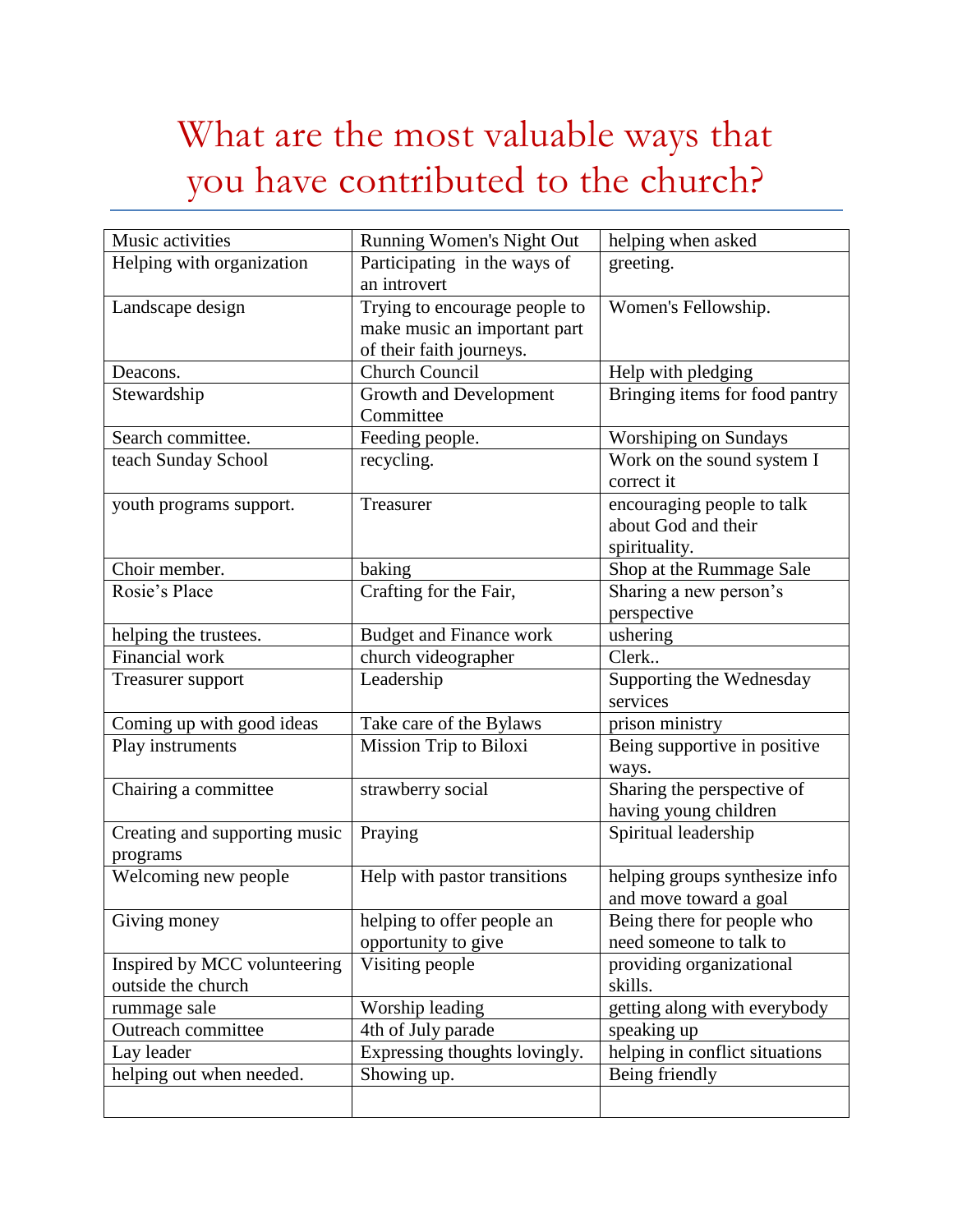| Children's choirs                      | One-on-one conversations and<br>relationships with people. | delegating effectively and<br>appropriately. |
|----------------------------------------|------------------------------------------------------------|----------------------------------------------|
| Educating and encouraging              | Contributing to the intellectual                           | making coffee                                |
| about service and social issues        | fabric of the church                                       |                                              |
| Moderator                              | Doing all my Amazon buying                                 | Thanking people for their                    |
|                                        | thru MCC                                                   | efforts.                                     |
| piano committee                        | <b>Christian Education</b>                                 | empowering lay leadership                    |
|                                        | Committee                                                  |                                              |
| Sending card to people in              | Delegate from MCC to                                       | Sharing thoughts                             |
| accidents or sick                      | Metropolitan Boston                                        |                                              |
|                                        | Association                                                |                                              |
| Organizing special                     | worshipping at the Well                                    | Coffee hour                                  |
| events/activities                      |                                                            |                                              |
| helping with children and              | Singing                                                    | Providing new ideas                          |
| youth programs                         |                                                            |                                              |
| <b>Sending Cards</b>                   | Reaching out to people don't                               | photography                                  |
|                                        | know                                                       |                                              |
| Set up the event signs on the          | Leading Church Council                                     | performing                                   |
| front lawn                             |                                                            |                                              |
| Helping to solve problems              | personnel committee                                        | filling in where needed,                     |
| organizing events                      | Crop Walk                                                  | <b>Pastor Parish Relations</b>               |
|                                        |                                                            | Committee                                    |
| paying attention to MCC's              | women's fellowship                                         | fixing up/repairing the                      |
| history<br>Offering opinions and ideas | Helping others get to church                               | building                                     |
| from my unique perspective             |                                                            | pot luck suppers                             |
| Sharing my appreciation of             | keeping a positive spirit                                  | flower committee                             |
| other members and the work             |                                                            |                                              |
| they do                                |                                                            |                                              |
| Fundraising                            | Open Table at the Methodist                                | <b>Bell Ringing</b>                          |
|                                        | Church                                                     |                                              |
| getting to know people                 | Teaching Parish Committee -                                | cooking for Family Promise                   |
|                                        | <b>Student Pastors</b>                                     |                                              |
| working hard and following             | Helping out in the office.                                 | <b>VBS</b>                                   |
| through to end                         |                                                            |                                              |
| Speaking in front of the               | Counting the collection plate                              | doing what is needed                         |
| congregation                           |                                                            |                                              |
| Sharing time generously                | bringing food to events                                    | Pledging                                     |
| thinking about broader goals           | prayer group                                               | Music Committee                              |
| of the church                          |                                                            |                                              |
| listening to the senior                | Fall fair/Twelve Shops.                                    |                                              |
| members of the church                  |                                                            |                                              |
| Caring about what is best for          | Trustees                                                   |                                              |
| the church as a whole                  |                                                            |                                              |
| leading by example                     |                                                            |                                              |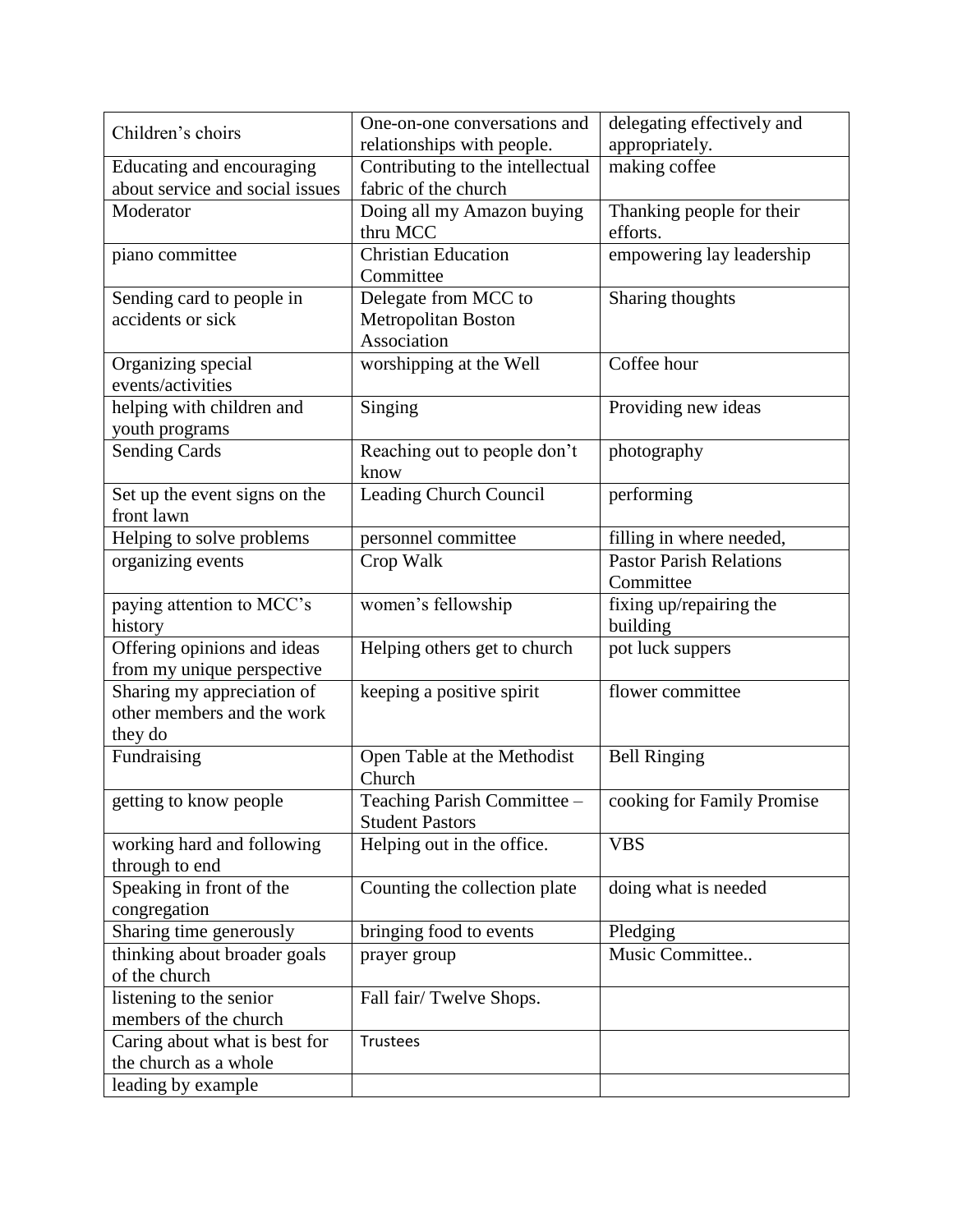### What could/should MCC do in the future?

| <b>Rank</b>    | What Could/Should MCC Do in the Future                                                    |
|----------------|-------------------------------------------------------------------------------------------|
|                | Here are the hopes, dreams, and goals that people came up with for MCC. A positive        |
|                | quality of all thriving organizations is the ability to look to the future and set goals. |
|                | Some of the Appreciative Inquiry responses for MCC are goals for continuing and/or        |
|                | strengthening what is good and strong already. Some responses ask for changes or          |
|                | additions. This list of goals/hopes/dreams is listed with those getting the most          |
|                | responses first and those getting mentioned the least at the end. Goals were ranked       |
|                | the same if they got the same number of responses.                                        |
|                | The first 8 Goals were decisively more important to people than the rest.                 |
| $\mathbf{1}$   | Strong and stronger children and youth/teen programs [some suggestions included:          |
|                | mission trips, service activities, maintaining a vibrant community for children, support  |
|                | for and events for children and families]                                                 |
| $\overline{2}$ | Keep doing what we have been doing recently including: living out our covenant and        |
|                | being theologically progressive.                                                          |
| $\overline{3}$ | Financial stability including through: having a balanced budget, better giving, more      |
|                | fundraising opportunities, running the church like a business, more rentals, and planned  |
|                | giving.                                                                                   |
| $\overline{4}$ | Keep or Increase the current staff and/or increase the hours of the current staff.        |
| 5              | More outreach/service involvement opportunities including: large group events (like       |
|                | food packaging), small groups for adults that work on projects, intergenerational         |
|                | service, and having both a local and a more distant focus.                                |
| 6              | Grow including in numbers and in diversity.                                               |
| 6              | Continue to focus and expand efforts on social justice issues including by being open to  |
|                | what comes up and to possible activities, by being a model for the world, and by          |
|                | exploring and taking a stand on issues such as prison, refugees, poverty, racial issues,  |
|                | environment issues, gun violence, terrorism, and domestic violence.                       |
| $\overline{7}$ | Fix the church building making it a secure, safe, and functional building including       |
|                | making improvements, making it more attractive, and improving accessibility.              |
|                | The next five goals/hopes were very close in how often they were mentioned. They all      |
|                | speak about continuing current strengths and making them stronger.                        |
| 8              | Keep Worship strong and add variety including: more services, different types of          |
|                | services, new ways to worship, and variety on Sundays.                                    |
| 9              | Keep and improve being accepting and welcoming. Own this characteristic and live          |
|                | into it fully                                                                             |
| 10             | Keep music strong and provide more options and/or grow it in numbers of participants      |
|                | including: bringing back the Covenant Band and having more events.                        |
| 10             | Increased involvement and involvement opportunities in the work of the church             |
|                | including: more volunteer opportunities at diverse times, helping new people to be        |
|                | involved, offering more leadership opportunities, and more lay involvement in worship.    |
|                |                                                                                           |